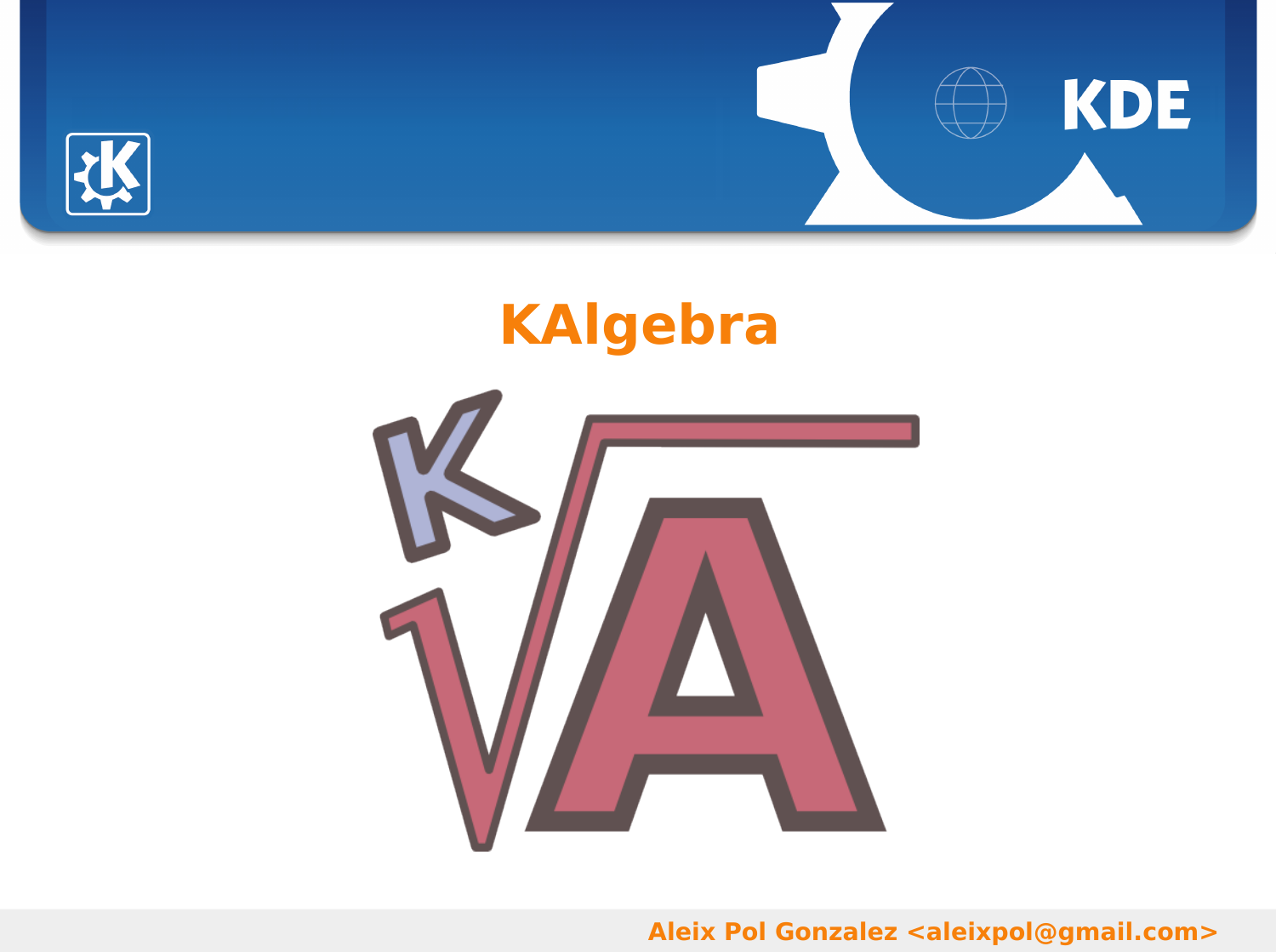



# **Who am I?**

#### **My name is Aleix Pol Gonzalez (aka apol). From Barcelona, and I'm studying computer science in FIB (UPC). I am contributing to KDE with KAlgebra and the KDevelop summer of code Blog: http://proli.net**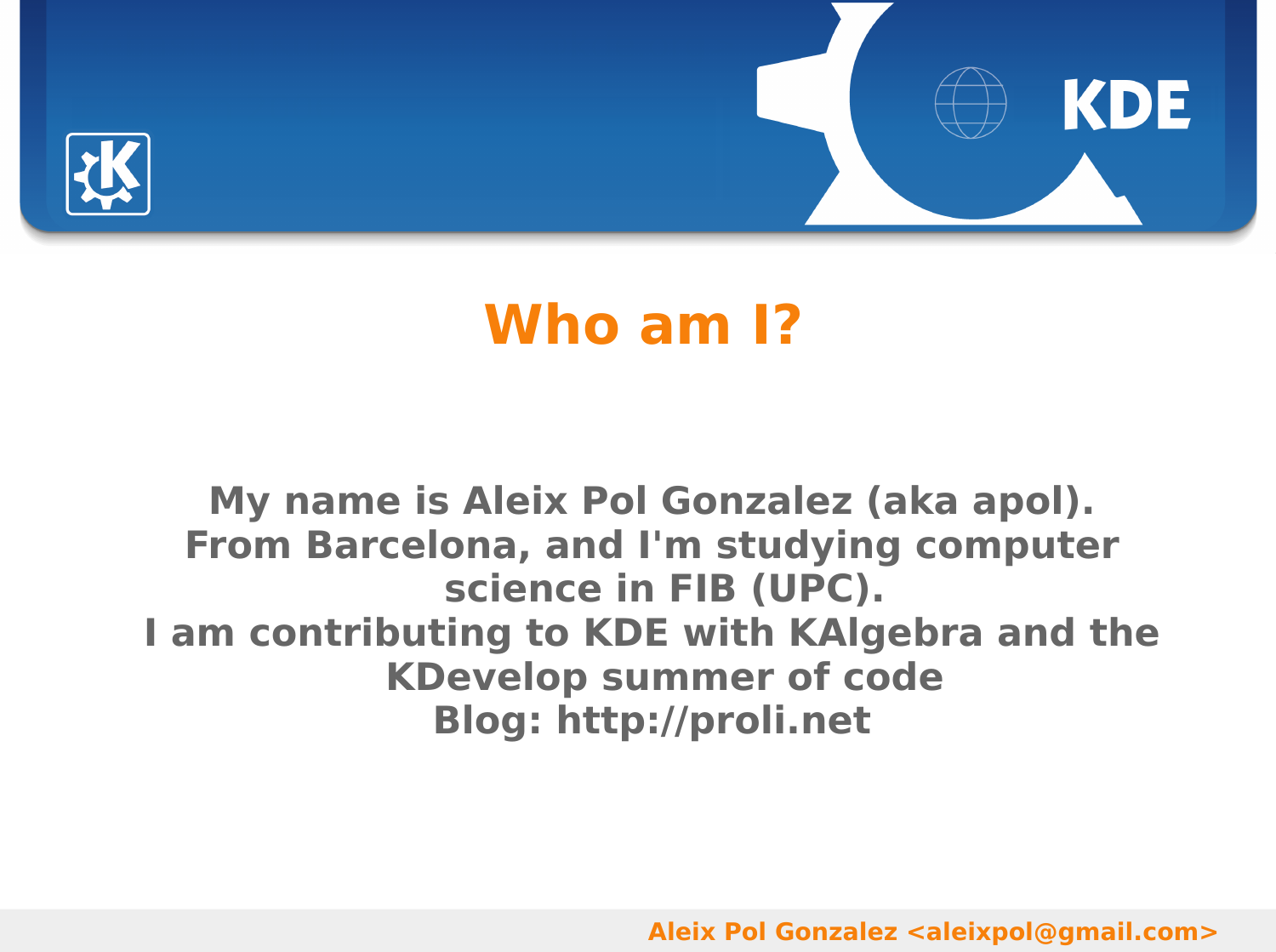



#### **KAlgebra is: More than a calculator, a simple CAS**

**KAlgebra is not: (yet?) The tool to use to write your PhD thesis A tool that lets you send rockets to the moon**

**Aleix Pol Gonzalez <aleixpol@gmail.com>**

**KDE**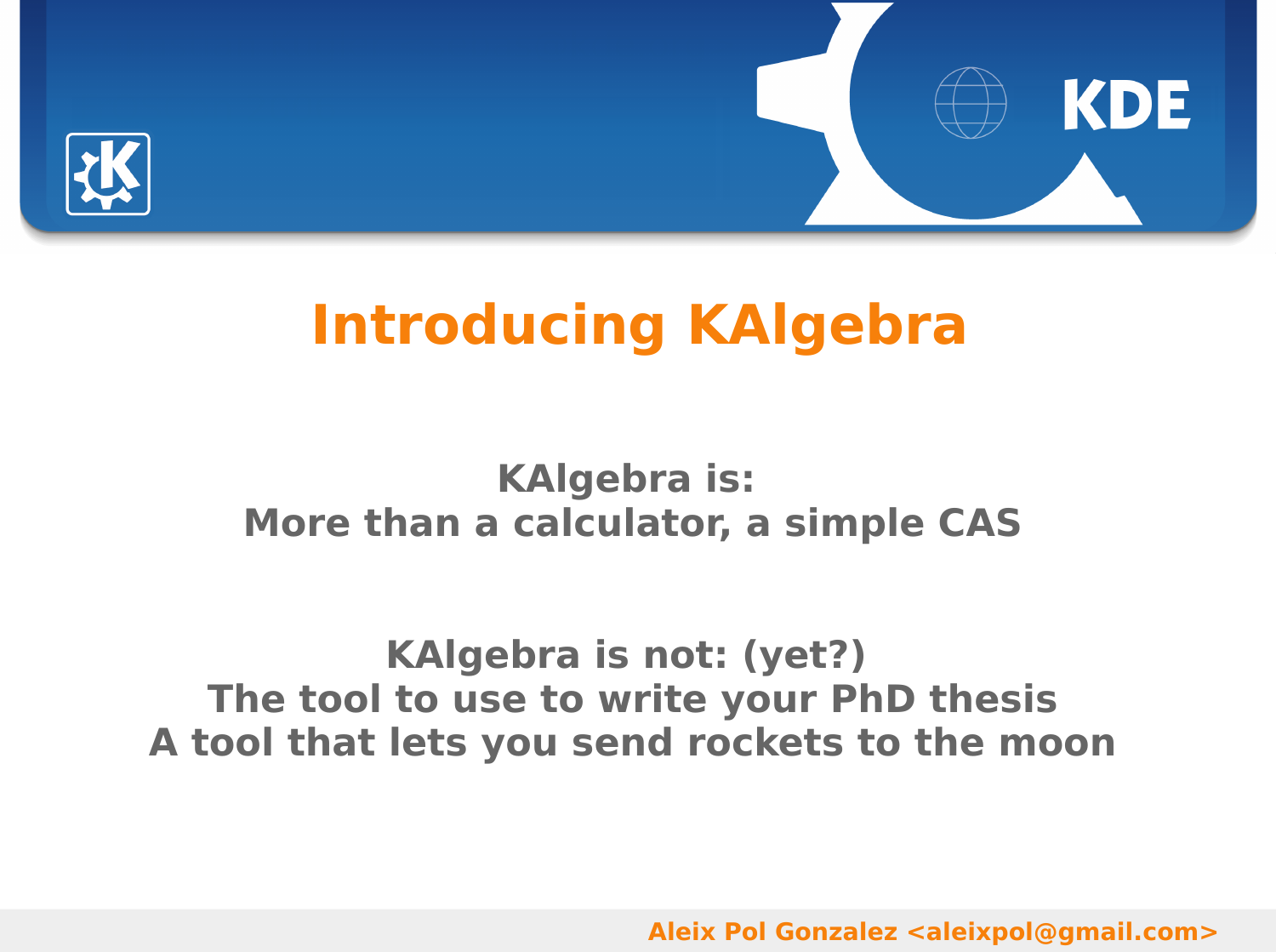



### **Use cases**

●**Need a calculator to do a couple of simple things** ●**Need to see what a function looks like** ●**Future: Need a library that calculates things.**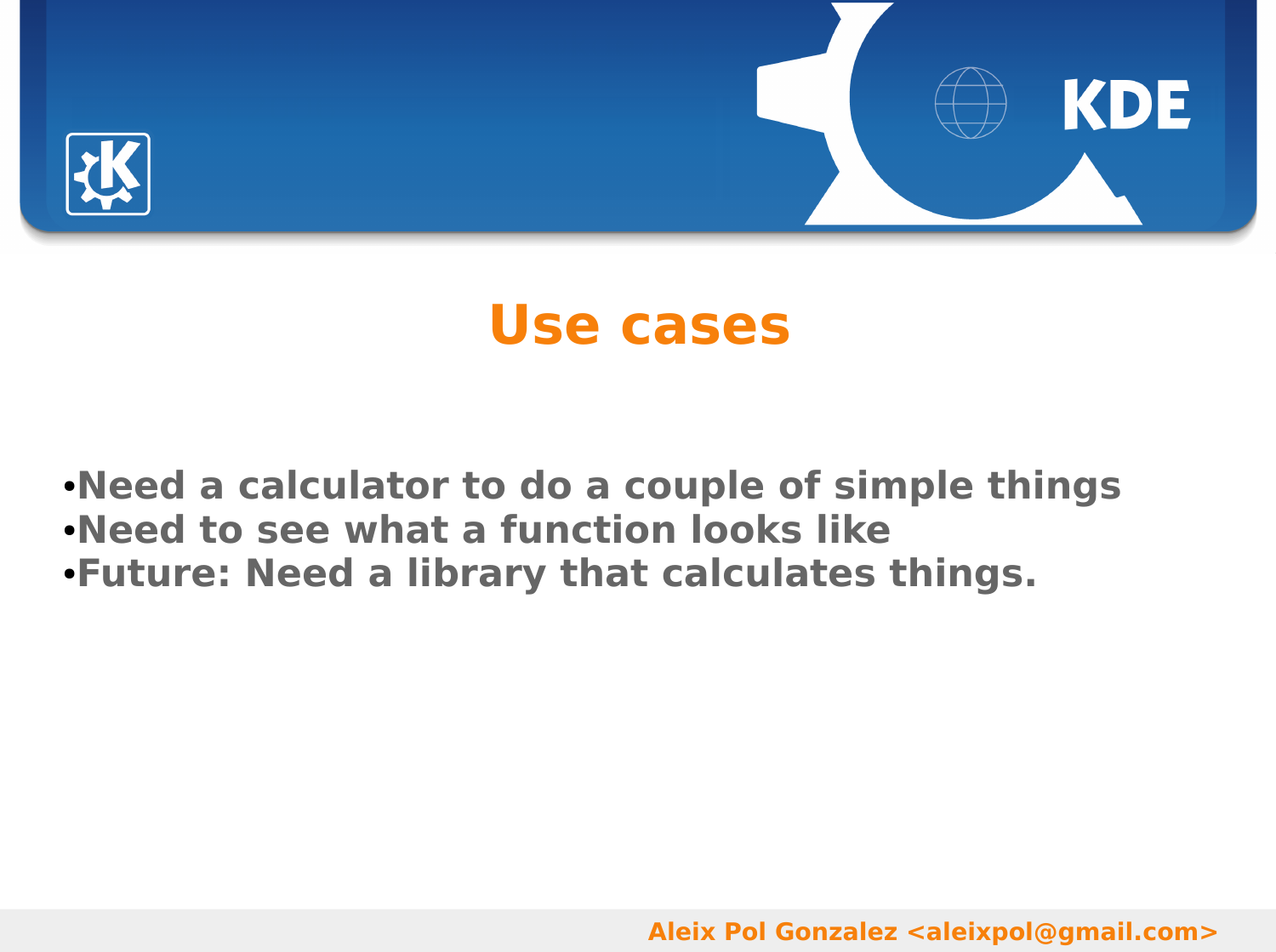

# **Overview**

#### **KAlgebra has 4 main sections:**

- ●**Console**
- ●**2D Graph**
- ●**3D Graph**
- ●**Dictionary**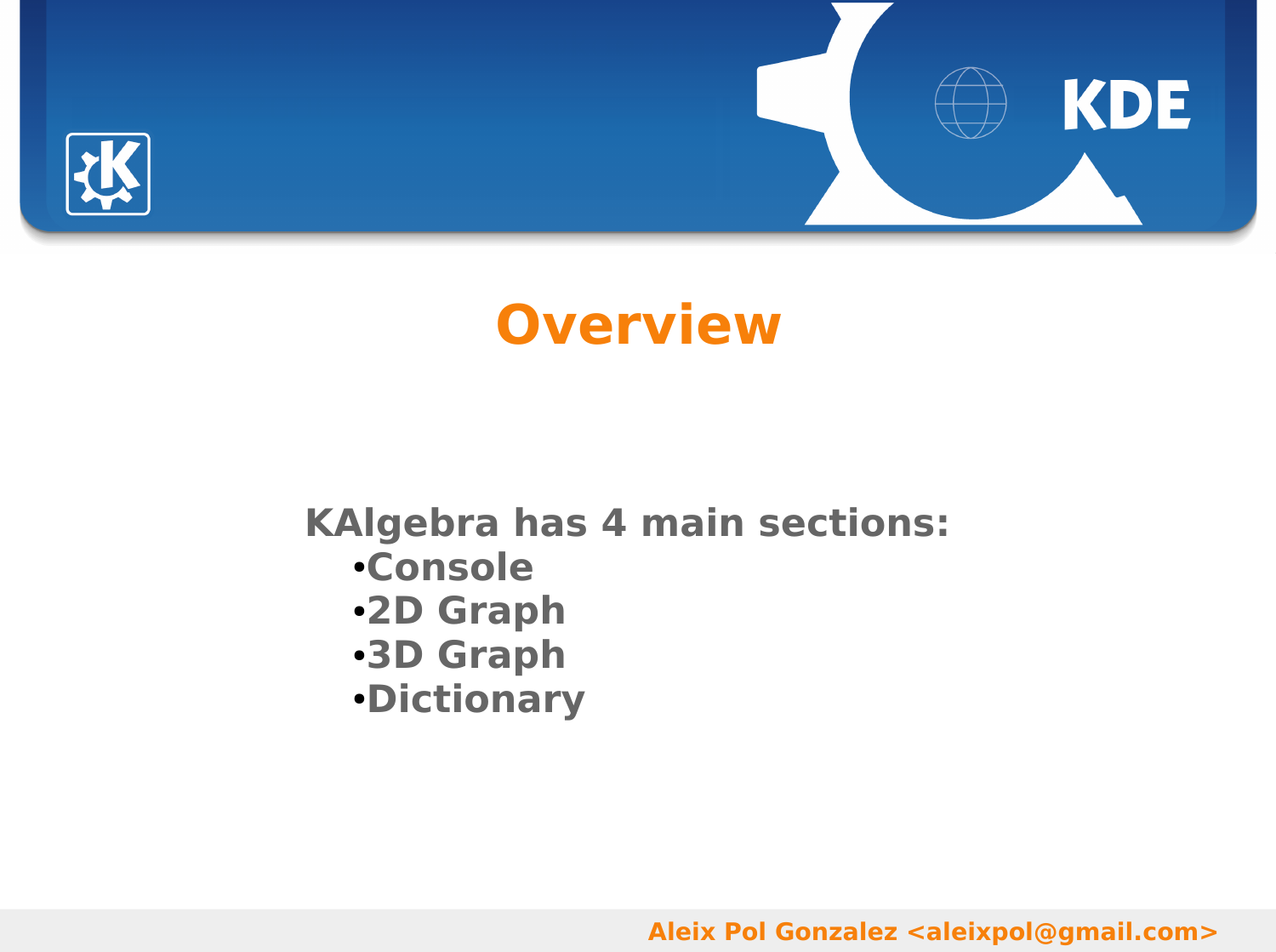



# **Console**

#### **Used as a normal calculator:** ●**To calculate an operation** ●**To define variables** ●**To define functions to interact with**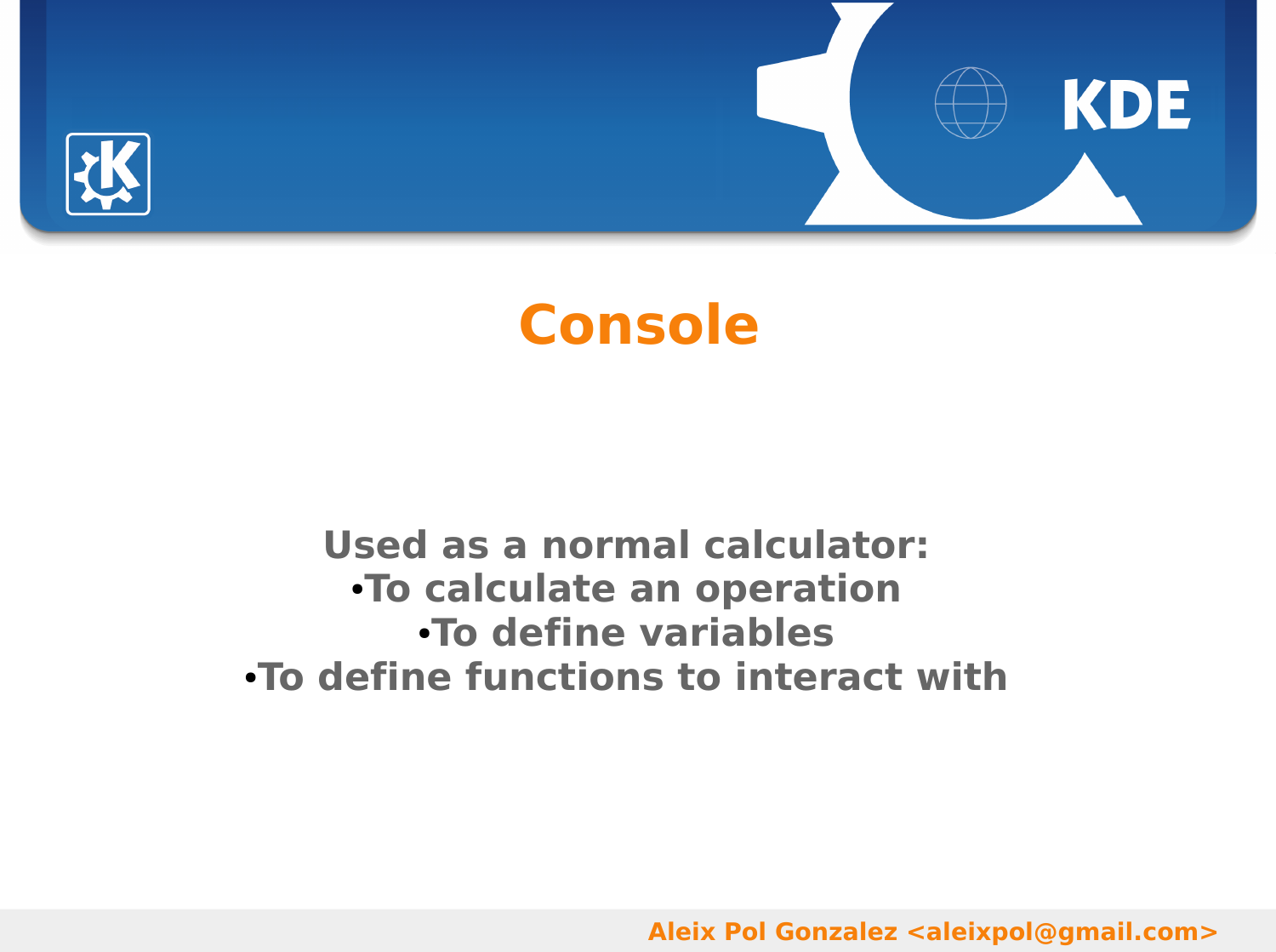



# **2D Graph**

### **Now we can plot explicit functions**



 $\cdot$ y=f(x) ●**x=f(y)** ●**polars**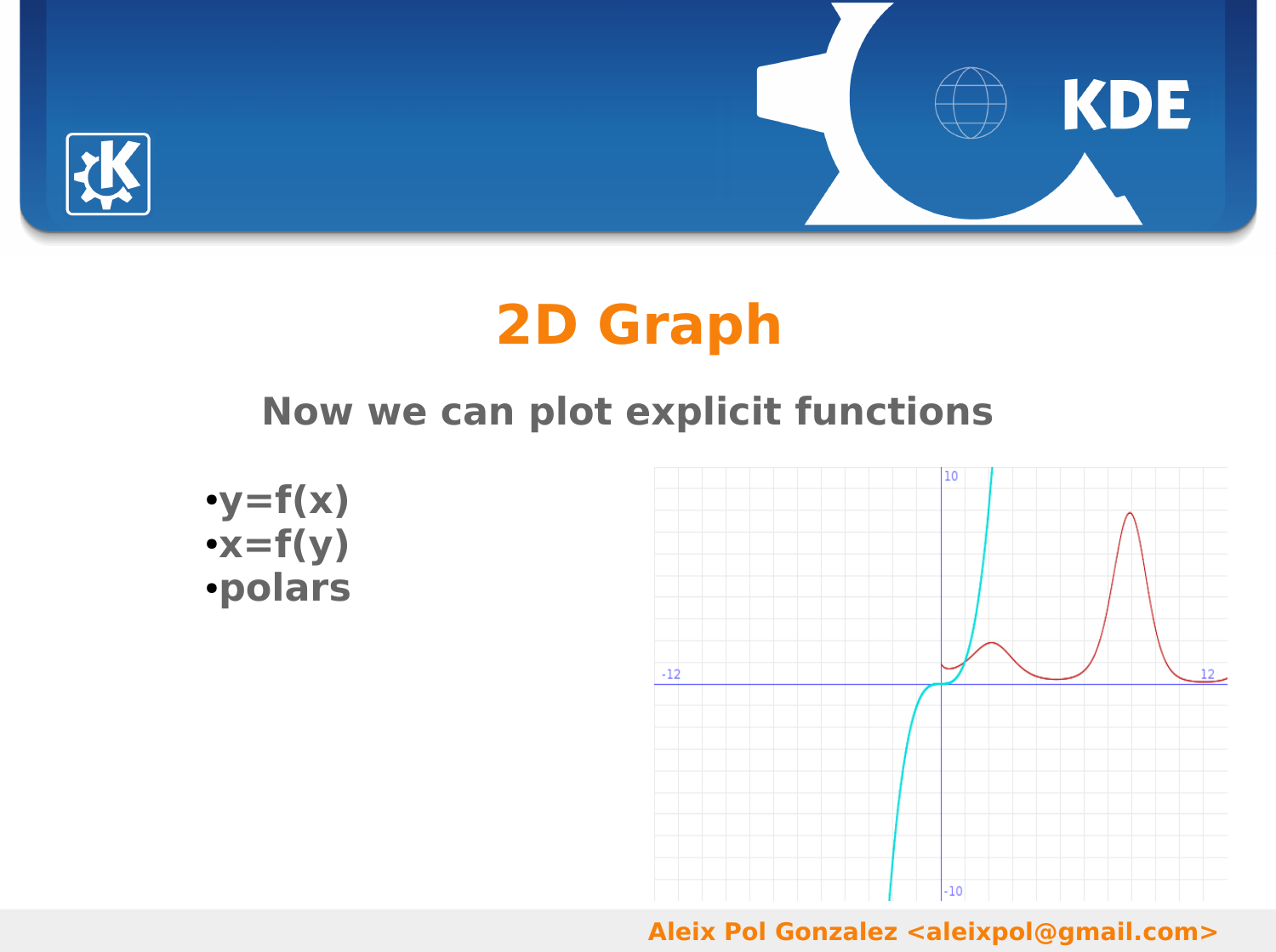



# **3D Graph**

#### **Plots explicit functions also. e.g. z=f(x,y) Nice drawing features.**

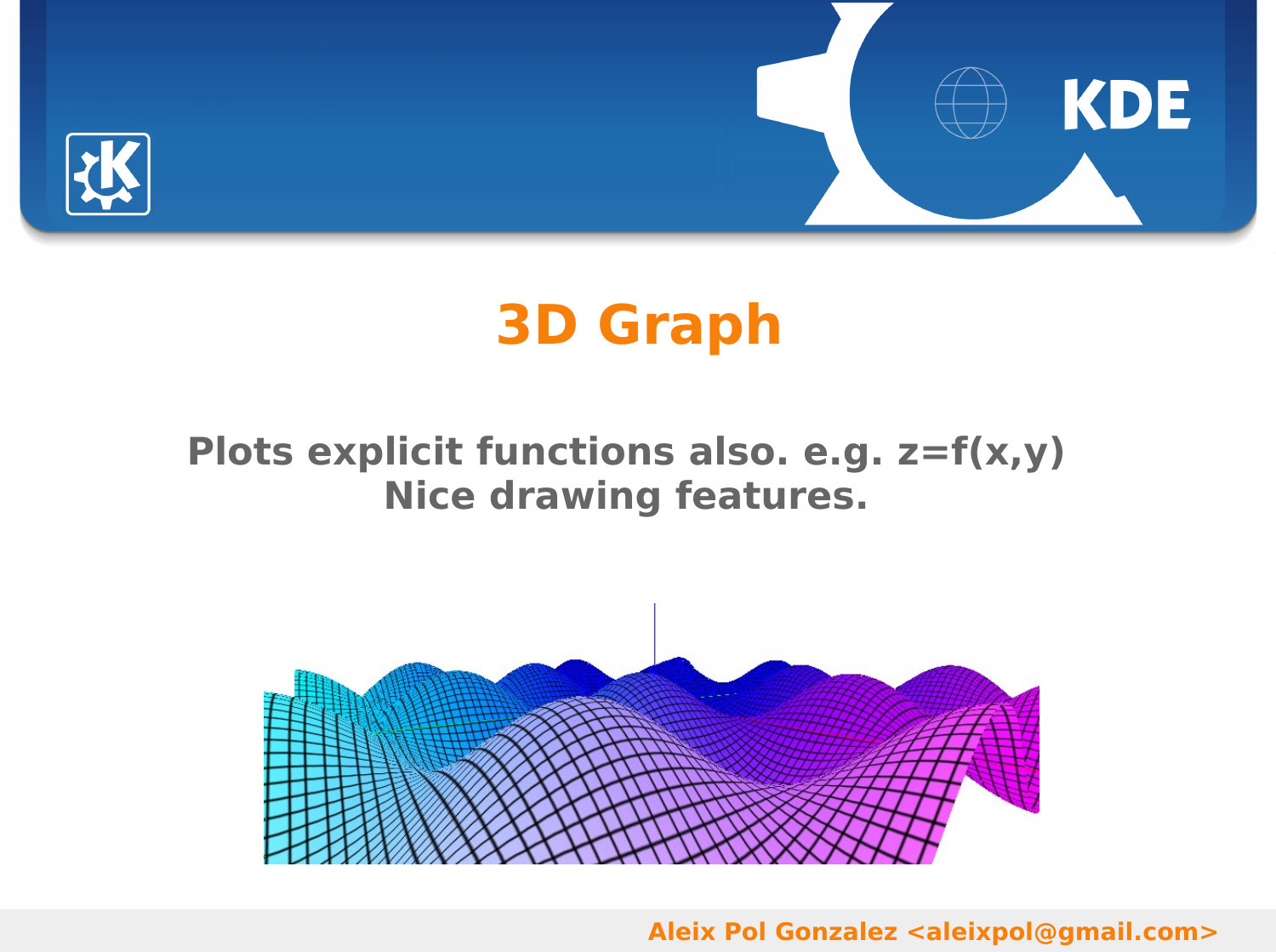



**Easy to learn:**

- **Dictionary**
- **Autocompletion**
- **Parameters assistance**

**Aleix Pol Gonzalez <aleixpol@gmail.com>**

KDE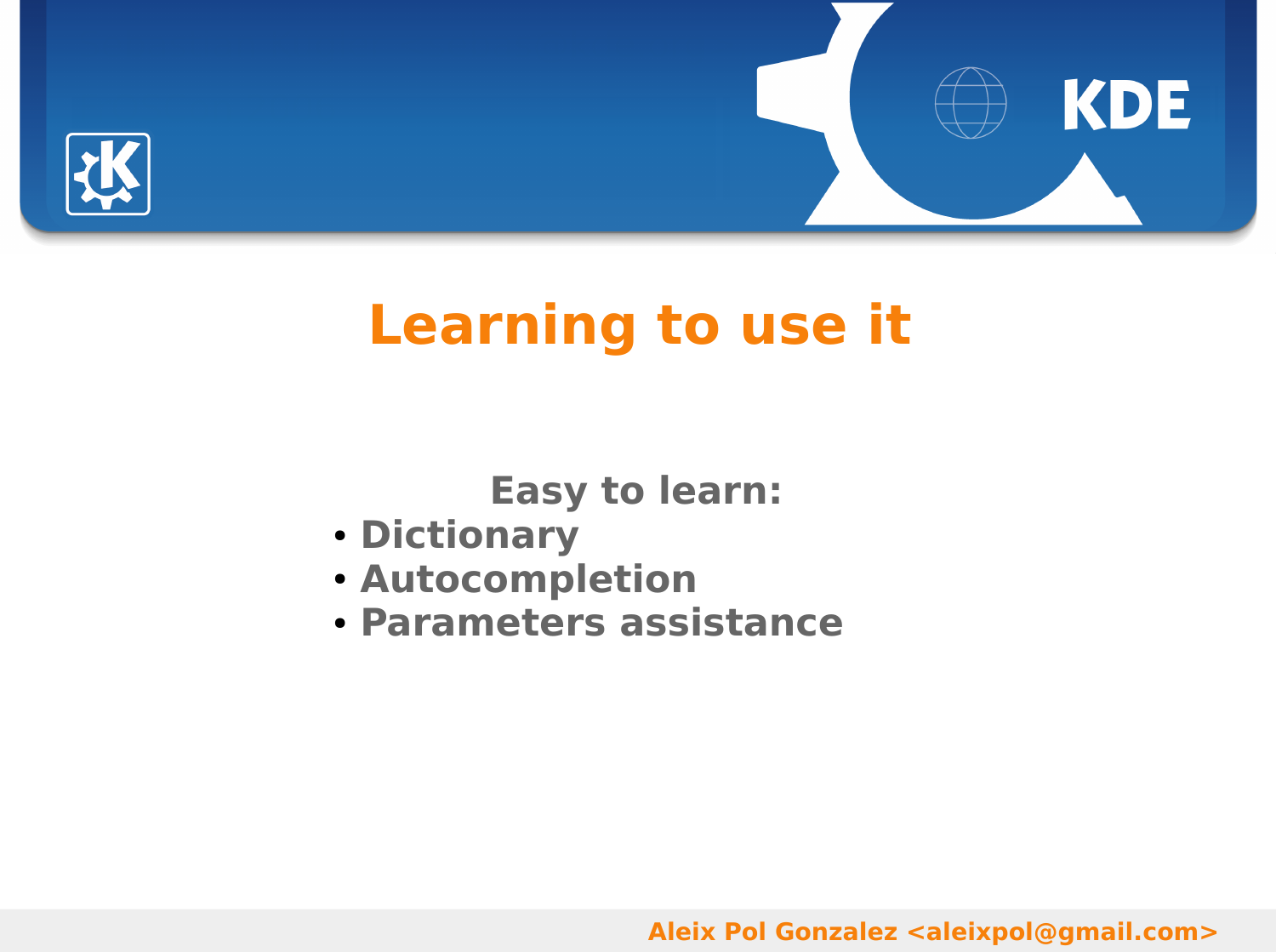



#### **MathML is a W3C standard KAlgebra uses a subset called Content Markup**



**KDE**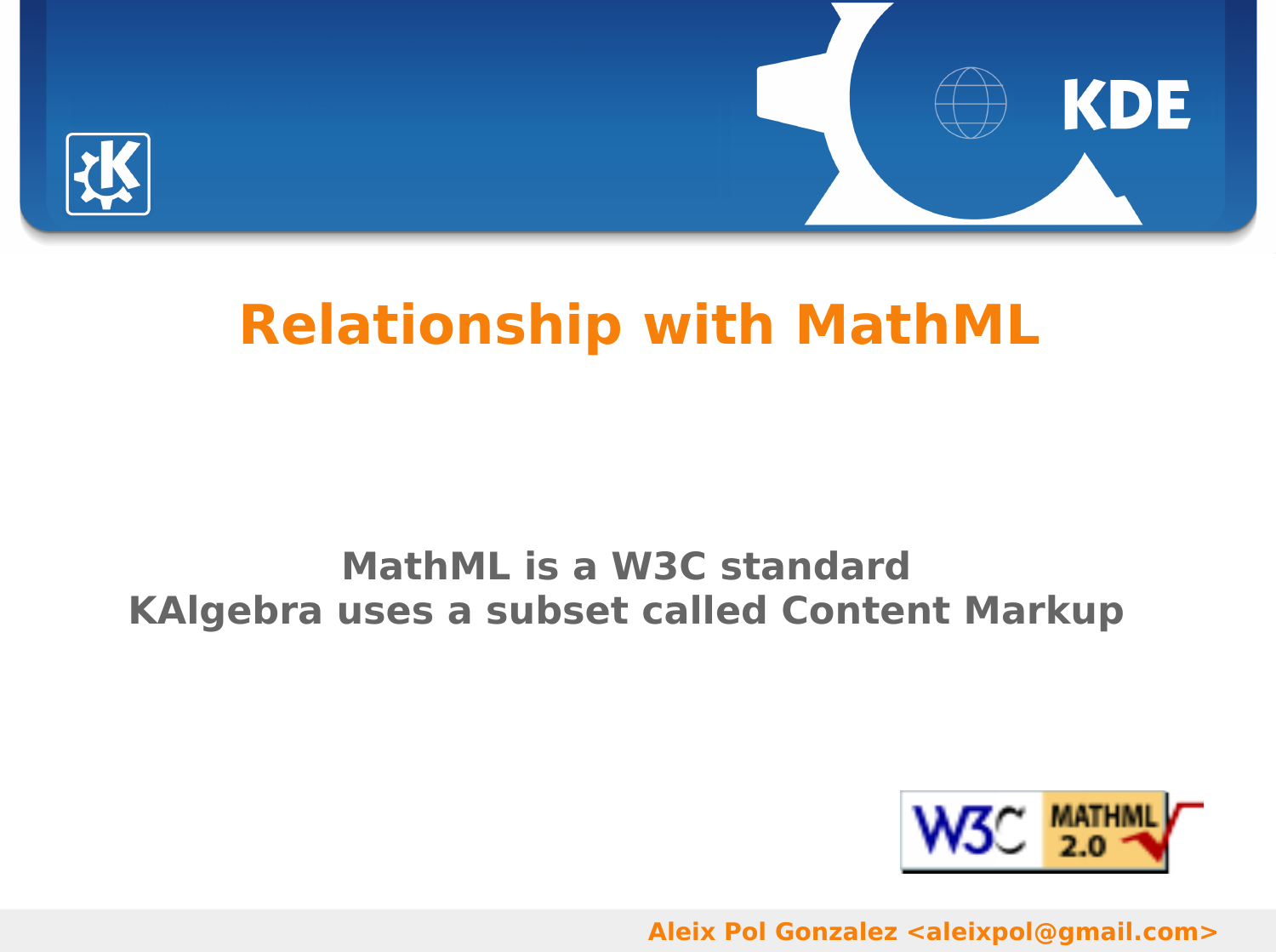

# **Future Works**

#### ●**Library** ●**Matrix capabilities** ●**More Algebra (implicit functions)** ●**Conditions/Loops, full language**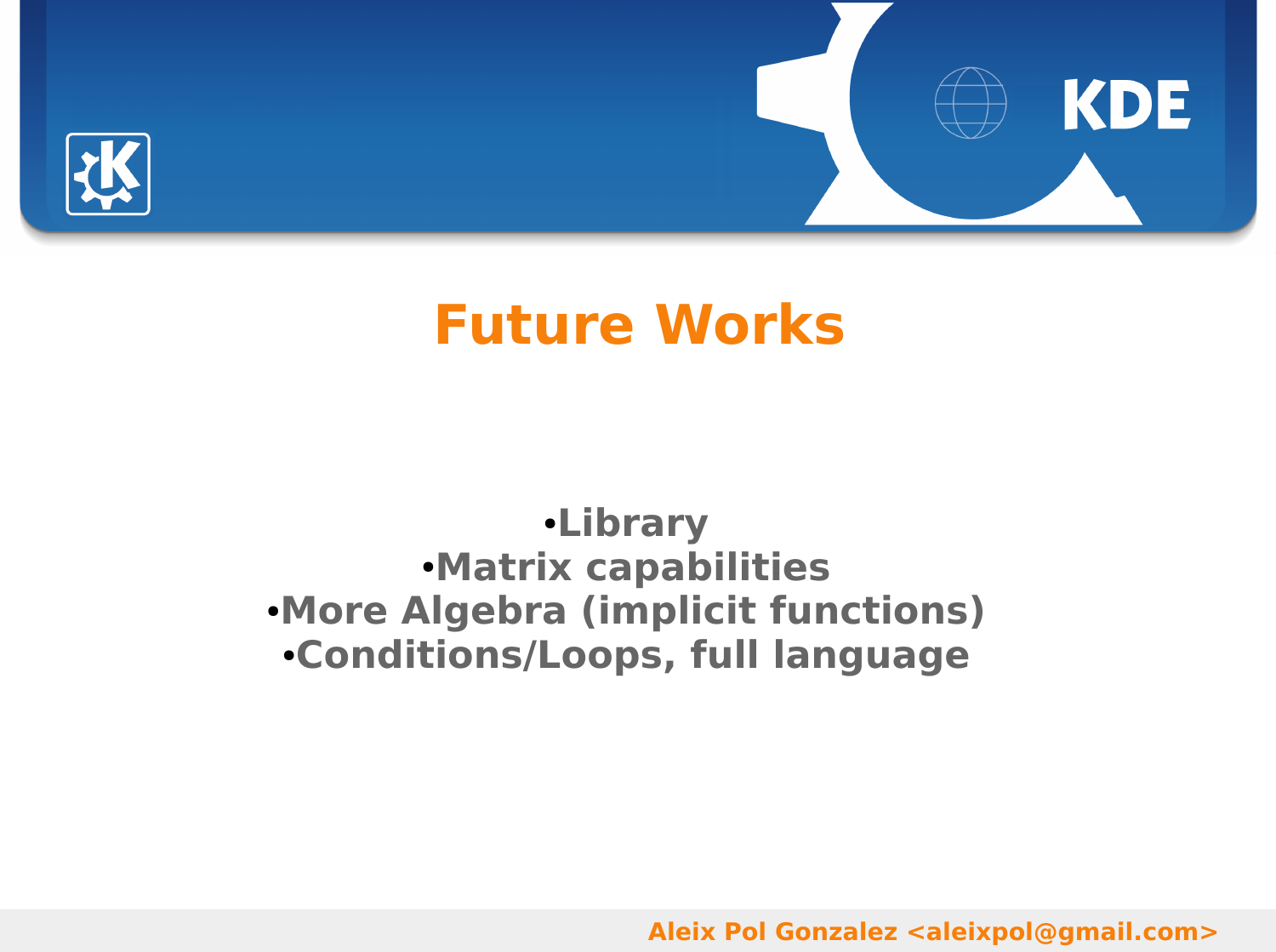

# **Questions**